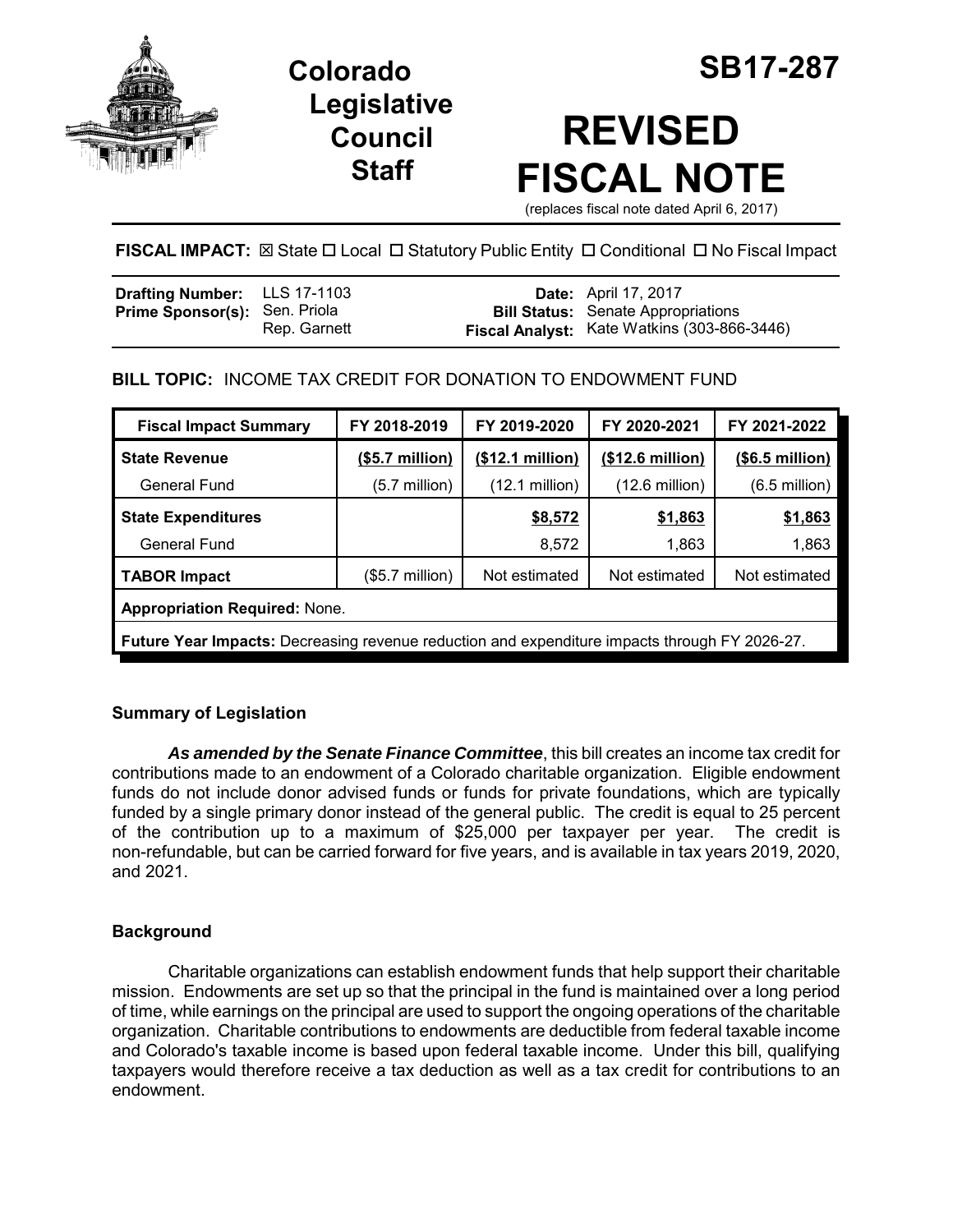April 17, 2017

#### **State Revenue**

This bill will **reduce General Fund revenue by \$5.7 million (half-year impact) in FY 2018-19, \$12.1 million in FY 2019-20, \$12.6 million in FY 2020-21, and \$6.5 million in FY 2021-22 (half-year impact).** Revenue reductions may occur through FY 2026-27 to the extent that taxpayers carry forward tax credits remaining after their income tax liabilities into future years.

*Data and assumptions.* Montana has a similar individual income tax credit for contributions to charitable endowments. In 2015, Montana taxpayers claimed income tax credits based on contributions of \$6.2 million to charitable endowments. This fiscal note assumes that Colorado taxpayers will contribute 6.53 times the amount contributed by Montana taxpayers based on the relative magnitudes of the two states' personal income earnings in 2016. This amount (\$40.2 million) was multiplied by the allowable credit percentage of 25 percent under this bill and estimates were grown annually by the five-year compound average annual growth rate of Colorado personal income to arrive at revenue impact estimates for FY 2018-19 and beyond. The credit cap of \$25,000 per year is not expected to impose a significant limitation on taxpayers; tax credits per taxpayer are expected to average \$3,100 per year.

#### **TABOR Impact**

This bill reduces state General Fund revenue, which will reduce the amount of money required to be refunded under TABOR for FY 2018-19. TABOR refunds are paid out of the General Fund. This bill is expected to reduce the TABOR refund obligation by \$5.7 million in FY 2018-19, reducing the six-tier sales tax refund by an equal amount. Since the bill reduces both revenue to the General Fund and the refund obligation by equal amounts, there is no net impact on the amount of money available in the General Fund for the budget. However, the bill will reduce money available for the General Fund budget in the future during years when the state does not collect money above the TABOR limit.

#### **State Expenditures**

This bill will **increase General Fund expenditures for the Department of Revenue by \$8,572 in FY 2019-20 and \$1,863 in FY 2020-21 and FY 2021-22** to administer the tax credit. These costs include programming, testing, form change, and document management costs, as shown in Table 1 and described below.

| Table 1. Expenditures Under SB17-287        |            |            |            |  |  |  |
|---------------------------------------------|------------|------------|------------|--|--|--|
| <b>Cost Components</b>                      | FY 2019-20 | FY 2020-21 | FY 2021-22 |  |  |  |
| Programming, Testing, and Form Change Costs | \$6,738    |            |            |  |  |  |
| Document Management and Postage Costs       | 1.834      | 1.863      | 1,863      |  |  |  |
| I TOTAL                                     | \$8,572    | \$1,863    | \$1,863    |  |  |  |

*Department of Revenue.* The Department of Revenue's GenTax software system requires changes to implement the bill, which will be programmed by a contractor at a rate of \$200 per hour. The changes are expected to increase expenditures by \$1,700, representing 8.5 hours of programming. All GenTax programming changes are tested by department staff. Testing for this